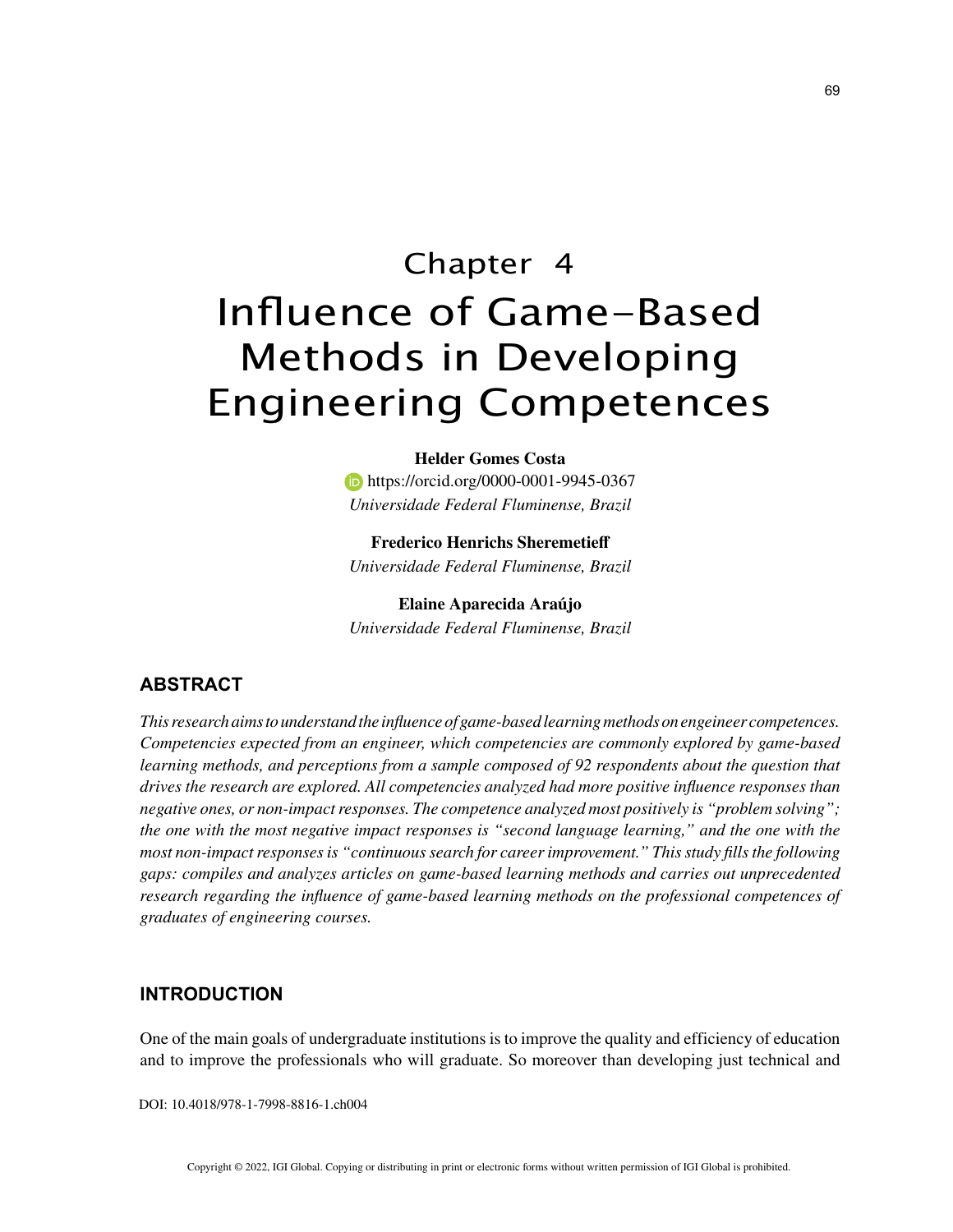#### *Influence of Game-Based Methods in Developing Engineering Competences*

theoretical knowledge required of graduating professionals, it is necessary the activation of cognitive and learning competences (Liuta et al., 2019) - according to (De Jesus & Costa, 2013), it is also a need in forming engineers. In the other hand, according to (Hamari et al., 2016), it can also be noted that student disinterest is an international problem because, once 20-25% of them classified themselves as having low participation and a low sense of belonging, as discovered in a research in 28 countries members of the Organization for Economic Co-operation and Development (OECD). Taking in mind that more than 2.5 billion people in the world spent time playing video games (SuperData Research, 2019), many have wondered why not change this problem to this solution.

So, there is an expectative about the game-based teaching and learning contribution to improve student engagement, increase teamwork and improve student motivation in the disciplines. According to (Liuta et al., 2019). the introduction of game-based learning methods, increases the interest and understanding of engineering students and even improves their capacity of self-learning. Based on all these statements, the main objective of this paper is to answer the question: **In what degree are engineers' professional competences influenced by game-based learning methods?** This core question, and its related central objective were deployed in secondary ones. Table 1 shows the connection among them and the research steps addressed in the research, while Figure 1 summarizes the flow of the research steps mentioned in Table 1.

| <b>Ouestions addressed</b>                                                                                                                                                                                            | <b>Objectives</b>                                                                                                                    | <b>Research steps</b>                                                                                                                                                               |
|-----------------------------------------------------------------------------------------------------------------------------------------------------------------------------------------------------------------------|--------------------------------------------------------------------------------------------------------------------------------------|-------------------------------------------------------------------------------------------------------------------------------------------------------------------------------------|
| What are the professional competences<br>developed by game-based methods?                                                                                                                                             | Identify the competences developed by<br>game-based methods within the literature.                                                   | Analysis of competences that are<br>developed by game-based methods in the<br>literature.                                                                                           |
| What are the competences expected of an<br>engineering professional?                                                                                                                                                  | Identify what competences are expected of<br>an engineering professional, in Brazil and<br>worldwide.                                | Analysis of the competences expected of<br>an engineering professional.                                                                                                             |
| Based on the results of the literature, is there<br>an expectation of an association between<br>the competences worked by the game-based<br>learning methods with those expected from<br>an engineering professional? | Analyze what competences required of<br>engineers are being developed by game-<br>based methods.                                     | Association of the results of the two<br>previous questions.                                                                                                                        |
| What is the degree of influence perceived<br>by users of game-based learning methods<br>(teachers, students, and coordinators) on the<br>expected competences?                                                        | Map users' and appliers perceptions in the<br>degree of influence of game-based learning<br>methods on the competences they develop. | Analyze from the perspective of users,<br>both game developers and participants,<br>to what degree these competences were<br>developed within the scenario they<br>participated in. |

#### *Table 1. Questions, objectives and research steps*